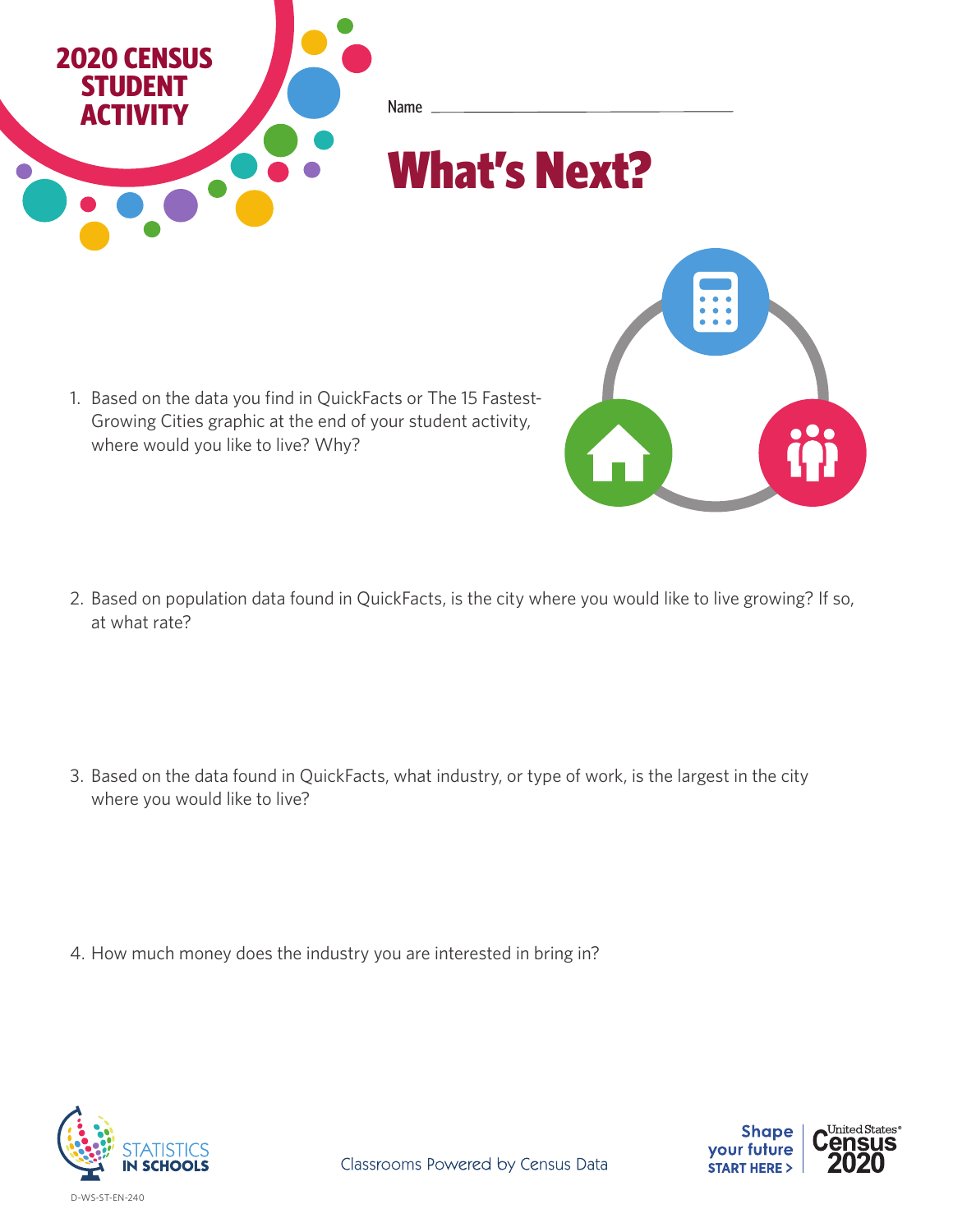

5. What is the median cost of rent in the city where you would like to live? What is the median cost of owning a home?

6. How might transportation options and the mean travel time to work (found using QuickFacts) in your target city affect your decision?

## **Home Extension**

Show the tools you learned how to use in class to a friend or a member of your family who is planning for his or her future. Then guide that person through how to use the tools to help them plan for their future.